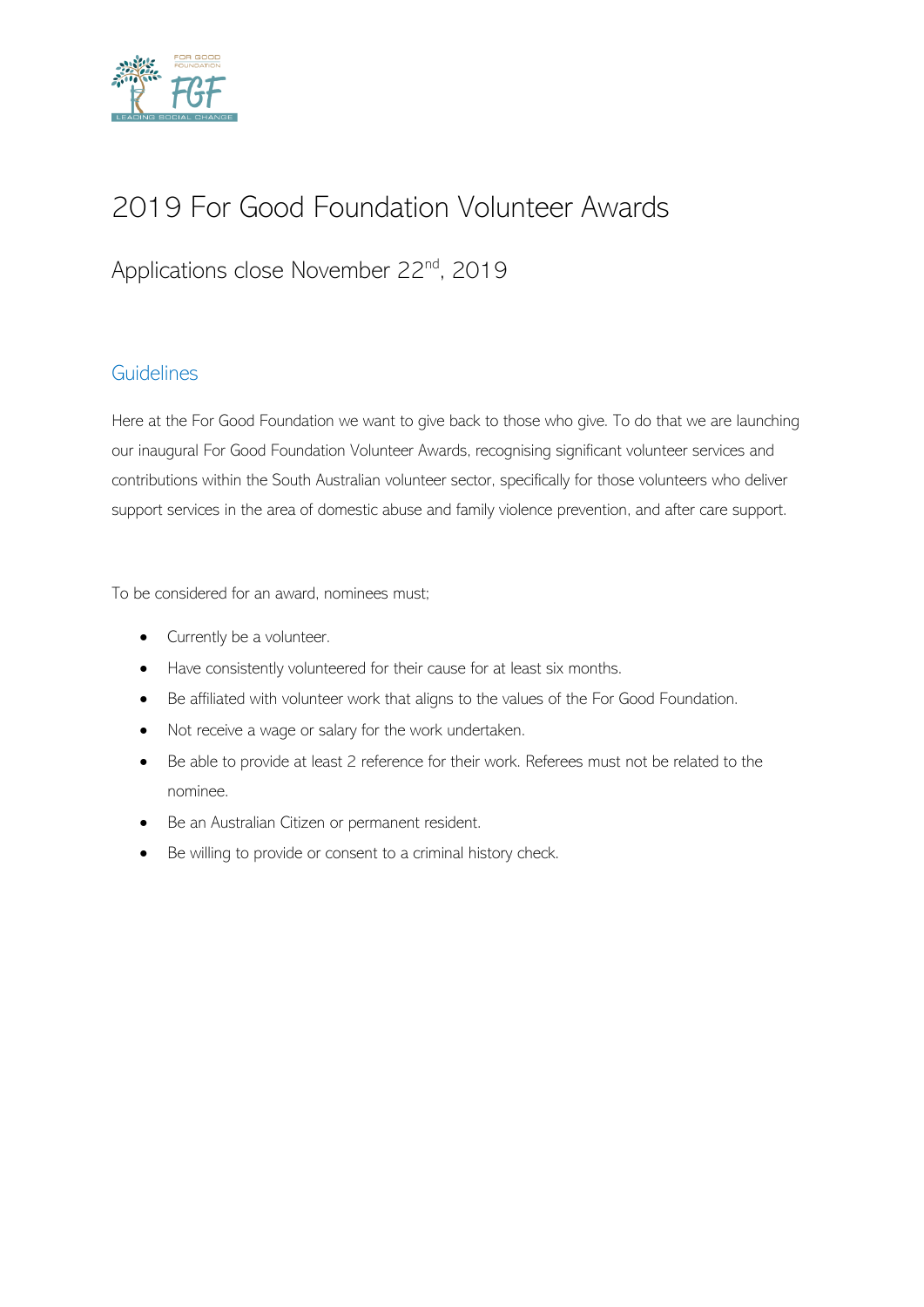

There are many, fantastic and committed volunteers across our State, that give their time and energy to help others, and for this reason we are providing several awards across five categories.

| Youth          | Equity            | Change              | Support           | Senior             |
|----------------|-------------------|---------------------|-------------------|--------------------|
| Under 21 years | 21 years old or   | 21 years old or     | 21 years old or   | 60 years old or    |
| old            | older             | older               | older             | older              |
|                |                   |                     |                   |                    |
| Demonstrated   | Demonstrate       | Demonstrated        | Demonstrated      | Demonstrated       |
| commitment to  | commitment to a   | commitment to a     | commitment to a   | commitment to      |
| their chosen   | cause that        | cause that          | support role for  | their chosen       |
| cause          | supports equality | promotes and        | people in need of | cause              |
|                | of opportunity to | facilitates change, | assistance and    |                    |
| Influential    | individuals from  | ultimately aiming   | support.          | Broad experience   |
| advocate       | diverse           | to improve the      |                   | and a volunteering |
|                | background.       | lives of others.    | Provision of      | capacity           |
| Leadership     |                   |                     | support services  |                    |
| potential      | Proven influence  | Promotes change     |                   | Mentoring of       |
|                | in equality       | and manages the     |                   | other volunteers   |
| Willingness to | outcomes.         | change process      |                   |                    |
| learn          |                   |                     |                   |                    |
|                |                   |                     |                   |                    |
|                |                   |                     |                   |                    |

#### Who Can Nominate?

Individuals or Groups involved with or having received support from an outstanding volunteer can nominate them to receive \$1,000 and an International Volunteer Day certificate of appreciation.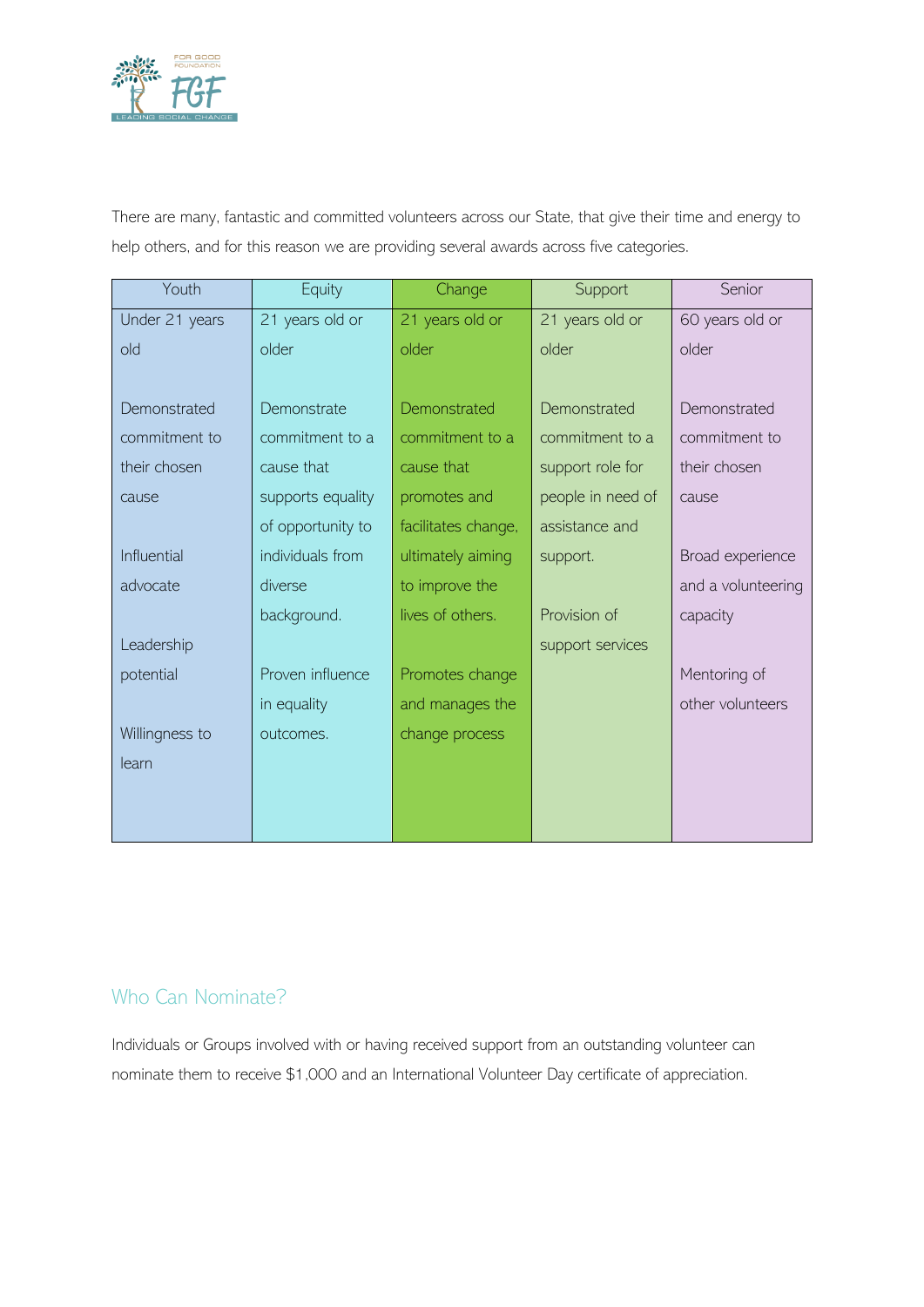



## Selection Criteria

The For Good Foundation volunteer awards are open to outstanding volunteers who have contributed to the lives of South Australians affected by domestic abuse and family violence.

The For Good Foundation will consider all nominations who have;

- made significant contribution to and individual or community within South Australia
- provided ongoing commitment and dedication to volunteering
- demonstrated leadership in their volunteer role
- promoted volunteering within the community
- significant effort in fundraising for a cause
- going above and beyond what is expected of them in their volunteering role

Please note that one off financial donation from an individual or organisation will not be considered for an award.